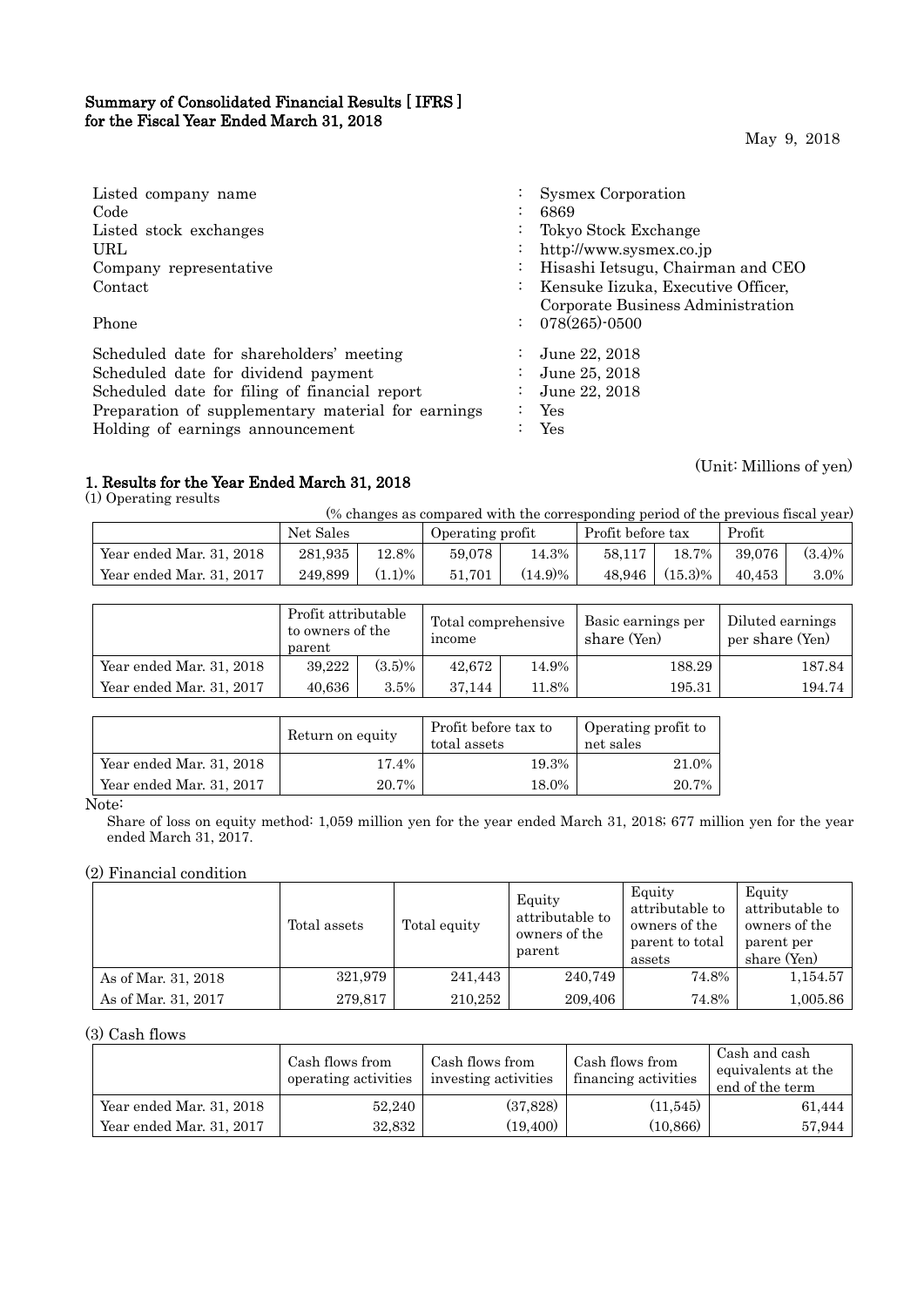## 2. Dividend

|                                            |                  | Dividend per share |                  |              |        |                                 | Dividend to                                         |                                        |
|--------------------------------------------|------------------|--------------------|------------------|--------------|--------|---------------------------------|-----------------------------------------------------|----------------------------------------|
|                                            | First<br>quarter | Second<br>quarter  | Third<br>quarter | Year-<br>end | Annual | Total<br>dividend               | Dividend<br>payout ratio<br>(Consolidated)<br>(0/0) | equity<br>attributable<br>to owners of |
|                                            | (Yen)            | (Yen)              | (Yen)            | (Yen)        | (Yen)  | payment<br>(Millions of<br>yen) |                                                     | the parent<br>(Consolidated)<br>(%)    |
| Year ended<br>Mar. 31, 2017                |                  | 28.00              |                  | 30.00        | 58.00  | 12,071                          | 29.7                                                | 6.2                                    |
| Year ended<br>Mar. 31, 2018                |                  | 30.00              |                  | 36.00        | 66.00  | 13,754                          | 35.1                                                | 6.1                                    |
| Year ending<br>Mar. 31, 2019<br>(Forecast) |                  | 34.00              |                  | 34.00        | 68.00  |                                 | 33.4                                                |                                        |

Note:

Note: Breakdown of dividends for the fiscal year ended March 31, 2018: Ordinary dividends of ¥30.00 and commemorative dividends of ¥6.00

## 3. Financial Forecast for the Year Ending March 31, 2019

(% changes as compared with the corresponding period of the previous fiscal year)

|                                       | Net sales |       | Operating profit |      | Profit before tax |      | Profit attributable to<br>owners of the parent |      | Basic earnings<br>per share (Yen) |
|---------------------------------------|-----------|-------|------------------|------|-------------------|------|------------------------------------------------|------|-----------------------------------|
| Six months<br>ending<br>Sep. 30, 2018 | 142,000   | 8.3%  | 29,500           | 5.3% | 28,500            | 3.5% | 20,000                                         | 4.2% | 95.91                             |
| Year ending Mar.<br>31, 2019          | 310,000   | 10.0% | 62,000           | 4.9% | 60,000            | 3.2% | 42,500                                         | 8.4% | 203.82                            |

# 4. Other Information

- (1) Changes in significant consolidated subsidiaries (which resulted in changes in scope of consolidation): No
- (2) Changes in accounting policies and accounting estimates
	- 1) Changes in accounting policies required by IFRS: No
		- 2) Other changes in accounting policies: No
		- 3) Changes in accounting estimates: No
- (3) Number of outstanding stock (common stock)
	- 1) Number of outstanding stock at the end of each fiscal period (including treasury stock): 208,964,432 shares as of Mar. 31, 2018; 208,631,032 shares as of Mar. 31, 2017
	- 2) Number of treasury stock at the end of each fiscal period:
	- 445,468 shares as of Mar. 31, 2018; 444,556 shares as of Mar. 31, 2017
	- 3) Average number of outstanding stock for each period: 208,306,751 shares for the year ended Mar. 31, 2018; 208,058,194 shares for the year ended Mar. 31, 2017

## Notes:

Summaries of financial results are not subject to review by certified public accountants or auditors. Explanation regarding the appropriate use of financial forecast and other information

- 1. The forecasts and future projections contained herein have been prepared on the basis of rational decisions given the information available as of the date of announcement of this document. These forecasts do not represent a commitment by the Company, and actual performance may differ substantially from forecasts for a variety of reasons. Please refer to "4) Outlook for future" within "1. Overview of operating performance" on page 5 of the attachment to this document for cautionary statements concerning the conditions and performance forecasts that serve as the basis for these forecasts.
- 2. Supplementary financial materials (in Japanese and English) will be posted on the Sysmex website on Wednesday, May 9, 2018.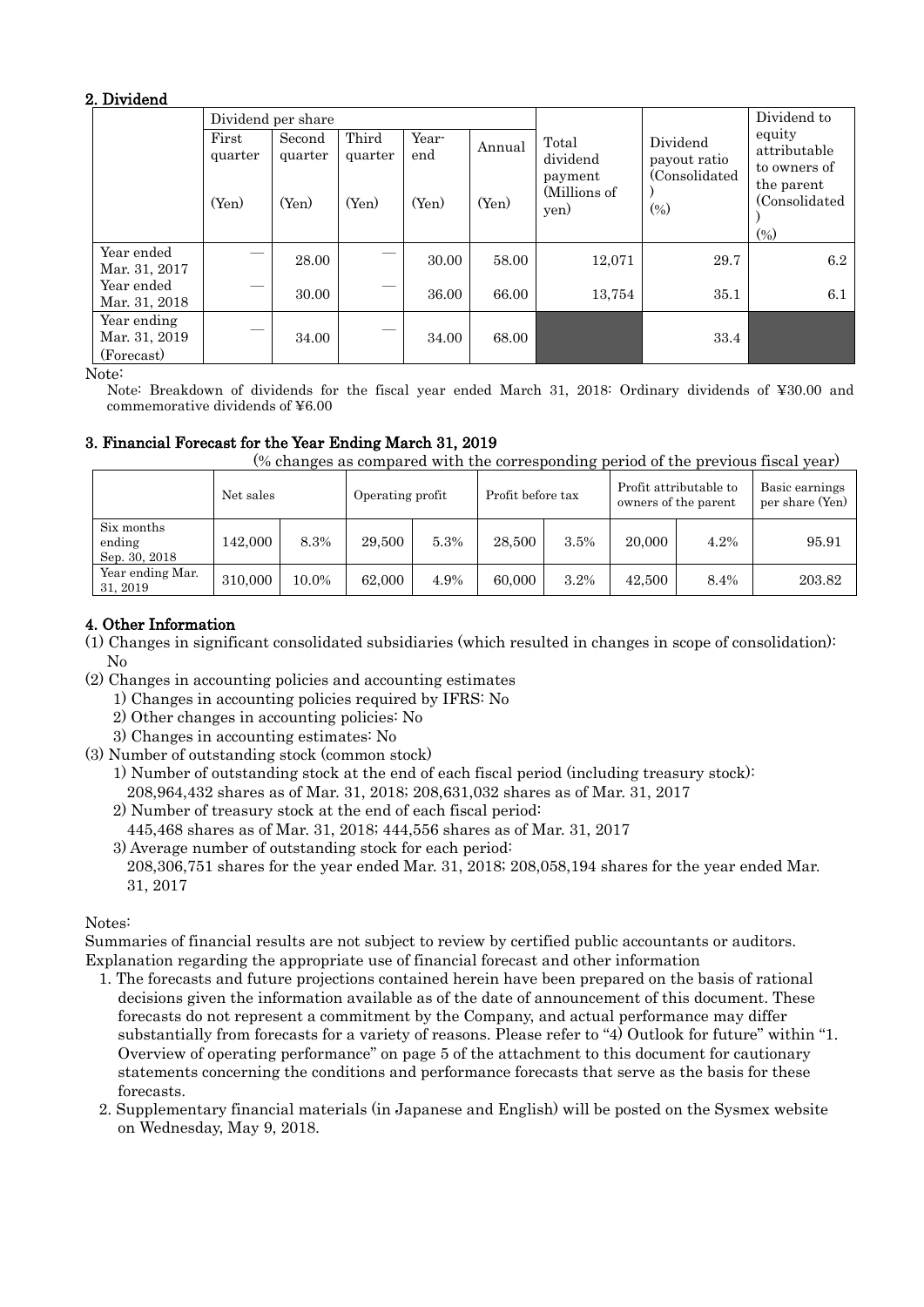# Content of Supplementary Materials

| 1. Overview of operating performance                      | $\overline{2}$ |
|-----------------------------------------------------------|----------------|
| 1) Operating performance during the year                  | $\overline{2}$ |
| 2) Financial conditions at end of the year                | 5              |
| 3) Cash flows during the year                             | 5              |
| 4) Outlook for future                                     | 5              |
| 2. Basic perspective on selection of accounting standards | 6              |
| 3. Consolidated financial statements and notes            | 7              |
| 1) Consolidated statement of financial position           | 7              |
| 2) Consolidated statement of income                       | 9              |
| 3) Consolidated statement of comprehensive income         | 10             |
| 4) Consolidated statement of changes in equity            | 11             |
| 5) Consolidated statement of cash flows                   | 12             |
| 6) Notes to the consolidated financial statements         | 13             |
| 1. Notes related to the going concern assumption          | 13             |
| 2. Segment information                                    | 13             |
| 3. Impairment loss                                        | 16             |
| 4. Per-share information                                  | 16             |
| 5. Significant subsequent event                           | 16             |
|                                                           |                |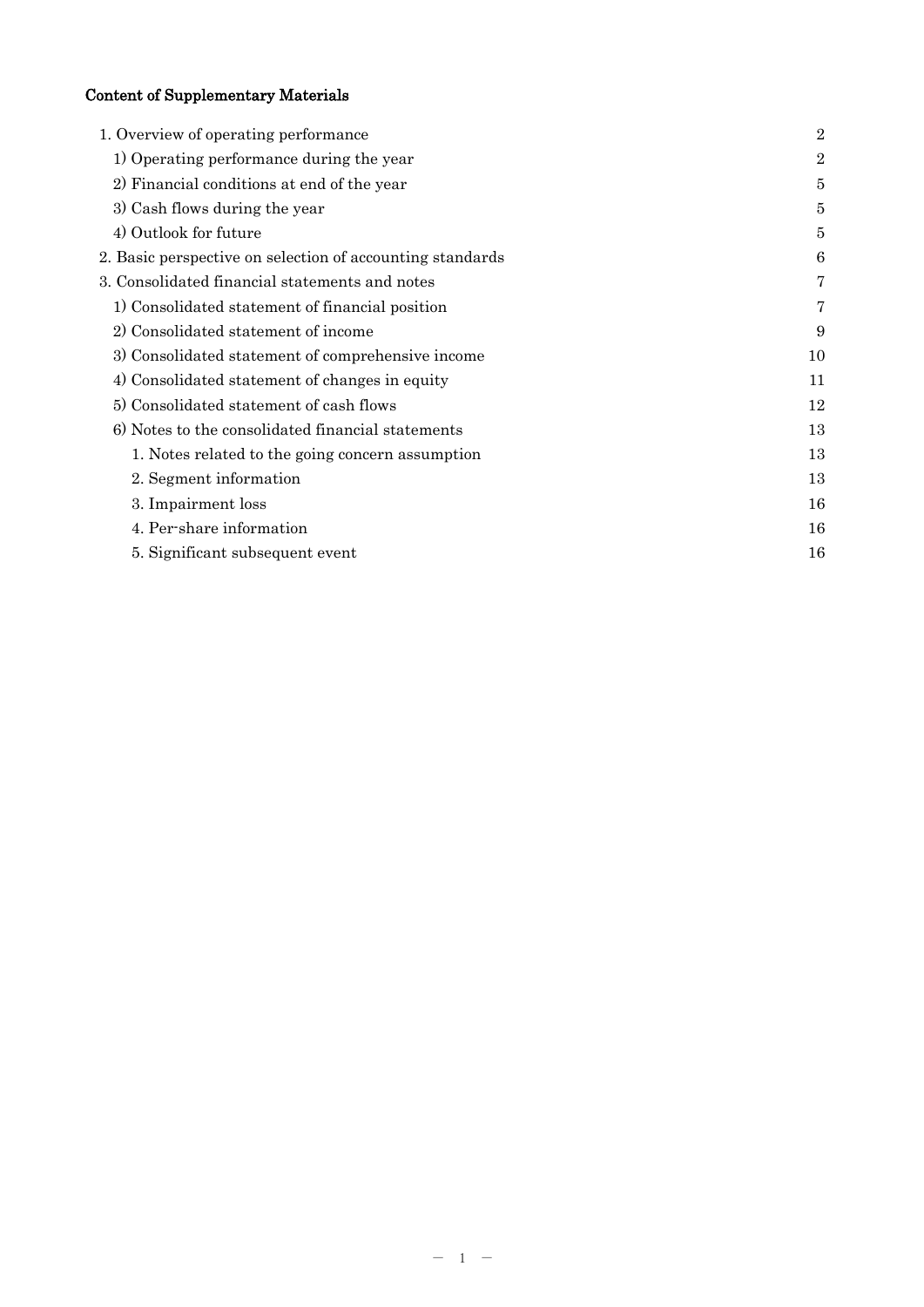### 1. Overview of operating performance

1) Operating performance during the year

Future-related information contained in the text below is based on the judgement of the Sysmex Group (Sysmex Corporation and its affiliated companies) as of the end of the fiscal period under review.

During the fiscal year ended March 31, 2018, the Japanese economy was characterized by continued improvements in the employment and income environment, as well as gradual increases in corporate capital investment. Overall, the overseas economy also continued its modest recovery, despite growing uncertainty about the future due to mounting geopolitical risk in the Middle East and East Asia, as well as protectionist trends in the United States and China.

On the healthcare front, the Japanese government is including the medical and healthcare industry in its growth strategies, which is expected to continue invigorating healthcare-related industries going forward. Looking overseas, in the United States the Affordable Care Act that was introduced to decrease the number of people without medical insurance is being reviewed. In China, the country is also introducing policies to curtail medical expenses, but the foundations of healthcare-related demand remain solid. We also expect new domains to open up as genetic analysis technologies are used on the healthcare front.

Under these conditions, Sysmex acquired the shares of Oxford Gene Technology IP Limited ("OGT") and converted the company to a subsidiary. In the cytogenetics market, we plan to reinforce our technology base for genomic medicine by fusing Sysmex's flow FISH1 and other automation technologies with OGT's capabilities in the development of high-quality reagents.

To reinforce its R&D related to information analysis technology, centered on bioinformatics<sup>2</sup>, Sysmex established a new R&D facility, the Skyfront Research Campus, within the Life Innovation Center, located within the Kawasaki INnovation Gateway at SKYFRONT3, in the Tonomachi area of Kawasaki, Kanagawa Prefecture. This area is home to a cluster of leading-edge life science companies and research institutions. In establishing an R&D facility there, Sysmex aims to facilitate collaboration with R&D institutions, universities and companies in the Kanto area.

The RIKEN GENESIS Innovation Genome Center of RIKEN GENESIS Co., Ltd., a Sysmex subsidiary, is located in the same center. We will employ next-generation sequencers<sup>4</sup> and cuttingedge gene analyzers for liquid biopsy<sup>5</sup>, to provide gene analysis service and to perform clinical sequence testing<sup>6</sup> to quality levels based on international quality standards, thereby contributing to the promotion of genomic medicine.

We completed the expansion of our reagent factory in the United States. This move was aimed at responding to future increases in reagent demand in the Americas, as well as ensuring a stable supply of reagents from a medium- to long-term perspective. As a result, production capacity is now at 1.8 times the previous level. We will continue to provide a stable supply of products through a production structure that is in line with market environments in various regions.

## 1 Flow FISH:

Whereas FISH testing requires evaluation of slides under a microscope, flow FISH testing uses an imaging flow cytometer to capture images, enabling automated analysis. FISH testing uses fluorescent material binding only specific genes to detect target genes within a chromosome.

## 2 Bioinformatics:

Information technology that analyzes genetic and protein information to explain Biological function and phenotype; in particular, signifying the technology for analyzing relationships between genetic information and disease.

3 Kawasaki INnovation Gateway at SKYFRONT:

An open innovation hub located within the Life Innovation in Keihin Coastal Areas International Strategy Comprehensive Special Zone, where companies involved in the life sciences gather. Based on national government growth strategy, the hub is eligible for support, including the easing of regulations, with a view to establishing innovative business models.

#### 4 Next-generation sequencer:

An analyzer for reading the huge volumes of genetic information contained in DNA bases and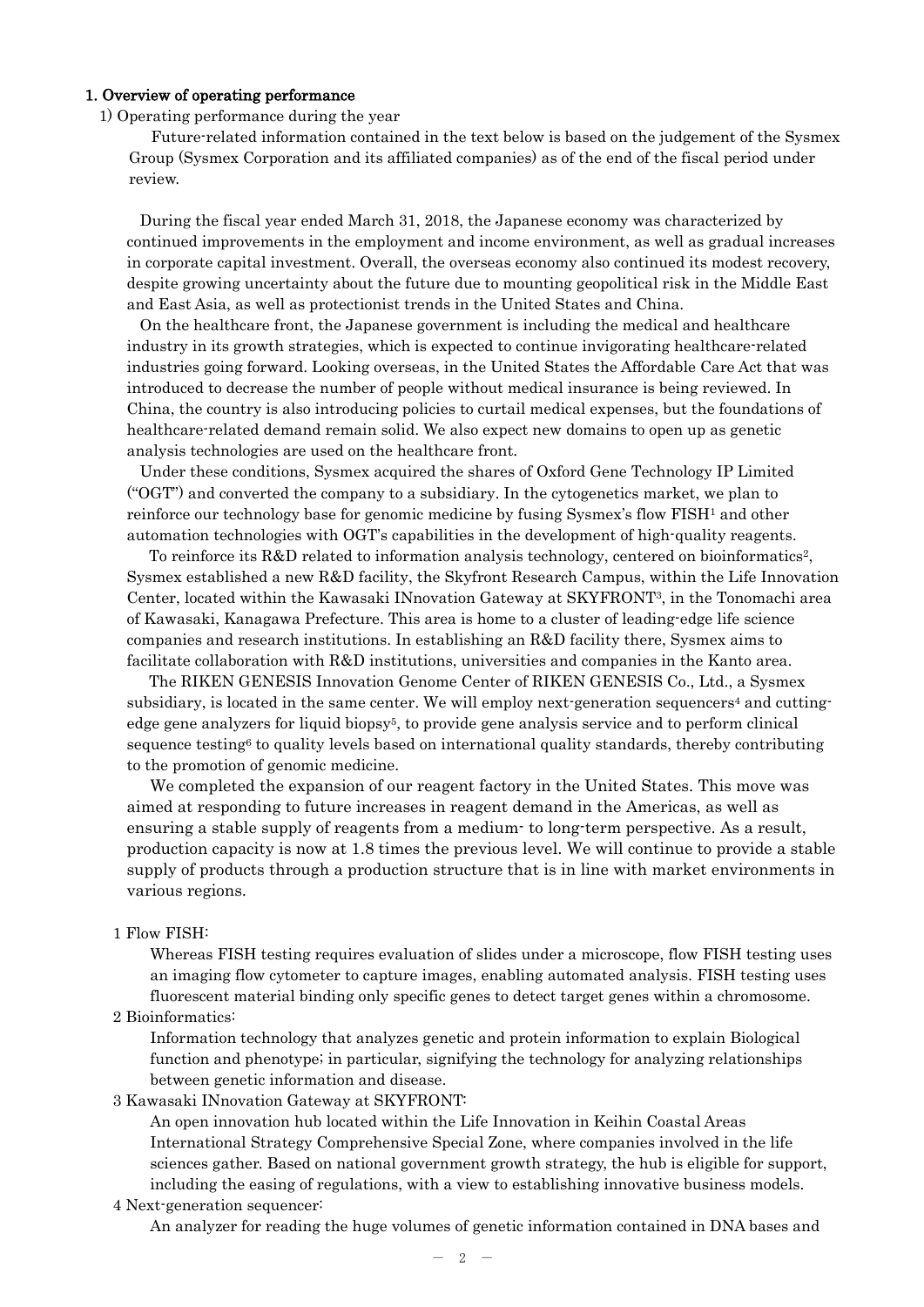sequences.

#### 5 Liquid biopsy:

Detection of cancer or other diseases by testing bodily fluids such as blood. This type of testing is less invasive than conventional physical biopsies.

### 6 Clinical sequence testing:

The type of testing which analyzes genetic information of patients with a high degree of precision by using the next-generation sequencer with the purpose of diagnosis and treatment methods selection.

|                   |              |                                | Year ended<br>March 31, 2017  | Year ended<br>March 31, 2018   | YoY                           |                              |
|-------------------|--------------|--------------------------------|-------------------------------|--------------------------------|-------------------------------|------------------------------|
|                   |              | Amount<br>(Millions of<br>yen) | Percentage of<br>total $(\%)$ | Amount<br>(Millions of<br>yen) | Percentage of<br>total $(\%)$ | (Previous)<br>$period = 100$ |
| Japan             |              | 43,467                         | 17.4                          | 45,019                         | 16.0                          | 103.6                        |
|                   | Americas     | 60,193                         | 24.1                          | 66,359                         | 23.5                          | 110.2                        |
|                   | <b>EMEA</b>  | 64,624                         | 25.9                          | 73,924                         | 26.2                          | 114.4                        |
|                   | China        | 60,334                         | 24.1                          | 72,089                         | 25.6                          | 119.5                        |
|                   | Asia Pacific | 21,279                         | 8.5                           | 24,540                         | 8.7                           | 115.3                        |
| Overseas subtotal |              | 206,431                        | 82.6                          | 236,915                        | 84.0                          | 114.8                        |
| Total             |              | 249,899                        | 100.0                         | 281,935                        | 100.0                         | 112.8                        |

Net sales by destination

In Japan, sales of instruments and reagents increased in the hematology field, and sales of reagents grew, centered on the life science and immunochemistry fields. As a result, sales in Japan rose 3.6% year on year, to ¥45,019 million.

In overseas markets, instrument sales were essentially flat, due to expansion in the urinalysis field but declines in the hematology and hemostasis fields. Reagent sales rose, however, centered on the hematology, hemostasis and immunochemistry fields. Consequently, overseas sales for the Sysmex Group rose 14.8% year on year, to ¥236,915 million. The overseas sales ratio rose 1.4 percentage points, to 84.0%.

As a result, during the year the Group recorded consolidated net sales of ¥281,935 million, up 12.8% year on year. Operating profit rose 14.3%, to ¥59,078 million; profit before tax increased 18.7%, to ¥58,117 million; and profit attributable to owners of the parent declined 3.5%, to ¥39,222 million.

#### Performance by segment

(1) Japan

In Japan, sales of instruments and reagents increased in the hematology field, and sales of reagents grew, centered on the life science and immunochemistry fields, pushing up sales in this segment 1.1% year on year, to ¥47,414 million.

On the profit front, higher sales, including intragroup exports, had a positive impact, and efforts to curtail SG&A expenses outpaced the rise in cost of sales. These and other factors led to a 6.1% increase in segment profit (operating profit), to ¥37,855 million. (2) Americas

In the United States, sales of instruments decreased in the hematology and hemostasis fields, but sales of reagents increased due to growth in the installed instrument base. In Central and South America, sales expanded in the hematology and hemostasis fields. Overall, sales in the Americas grew 10.5% year on year, to ¥62,550 million.

Segment profit (operating profit) surged 72.7% year on year, to ¥5,533 million, thanks to higher sales and such factors as lower payments of Group trademark royalties.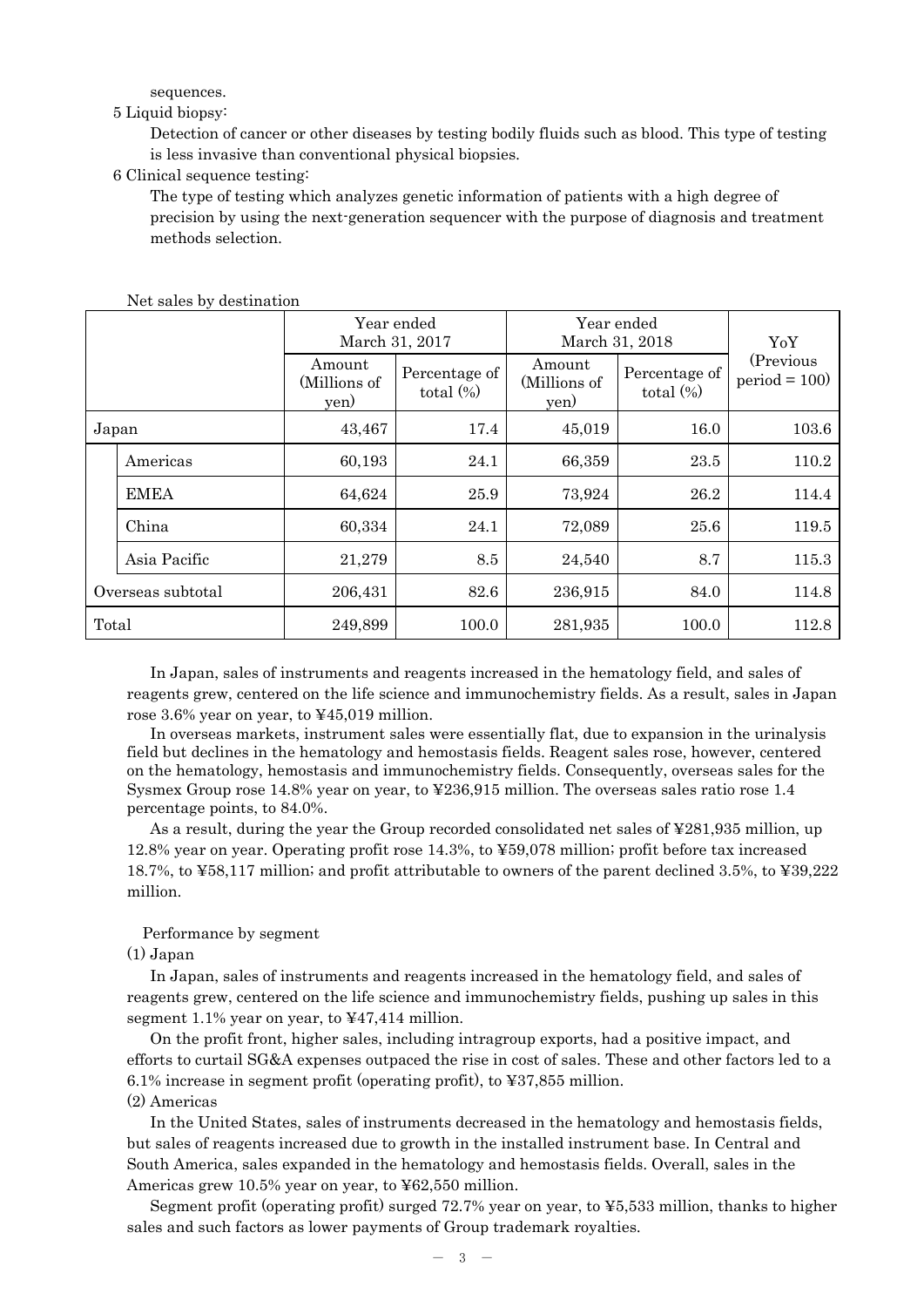### (3) EMEA

Instrument sales fell, mainly in the hematology and hemostasis fields. However, reagent sales grew as a result of a greater installed instrument base in the hematology field, and reagent sales expanded in the life science field. As a result, sales grew 16.4% year on year, to ¥75,543 million.

Despite the impact of higher sales and an improved cost of sales ratio, pushing up gross profit, SG&A expenses increased as we worked to reinforce our sales structure, leading to a 0.4% year-onyear decline in segment profit (operating profit), to ¥4,974 million. (4) China

Despite lower instrument sales, principally in the hematology and hemostasis fields, reagent sales grew, mainly in the hematology, hemostasis and immunochemistry fields, pushing up sales 19.4% year on year, to ¥72,017 million.

SG&A expenses grew due to efforts to reinforce our sales structure, but higher sales and an improved cost of sales ratio due to a revision in intragroup transaction prices boosted gross profit. As a result, segment profit (operating profit) soared 131.4% year on year, to ¥8,323 million. (5) Asia Pacific

Sales grew in Southeast Asia, centered on the hematology field in the Thailand and Vietnam. Sales in the hematology and hemostasis fields also expanded in South Asia, in India and Bangladesh. In Australia, performance reflected sales to large-scale commercial labs in the previous fiscal year. However, sales rose in South Korea and Taiwan, pushing sales in the region up 15.3% year on year, to ¥24,408 million.

Although SG&A expenses increased, segment profit (operating profit) grew 71.6% year on year, to ¥3,166 million, due to the effect of higher sales, which pushed up gross profit.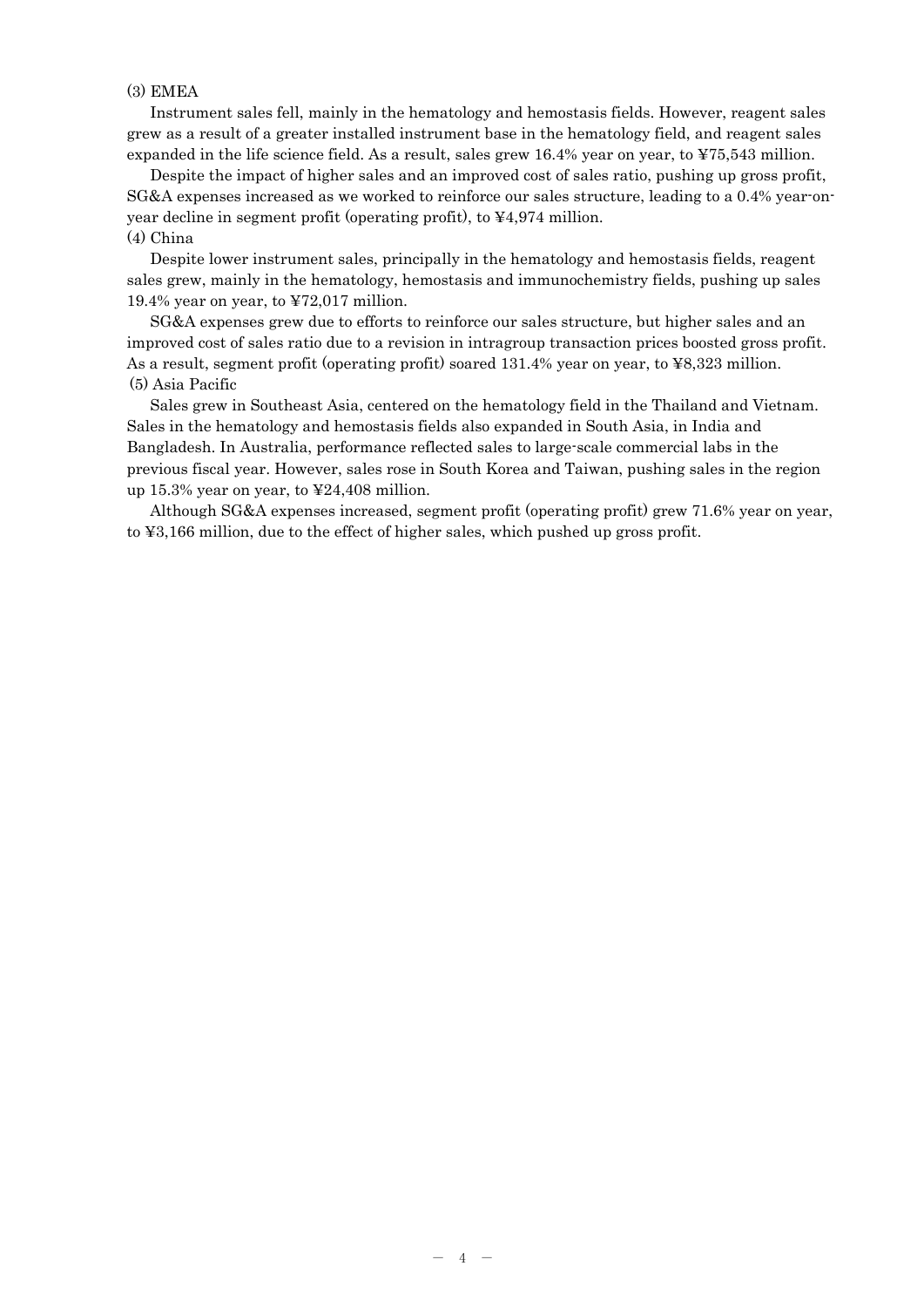2) Financial conditions at end of the year

As of March 31, 2018, total assets amounted to ¥321,979 million, up ¥42,162 million from March 31, 2017. As principal factors, trade and other receivables (current assets) rose ¥9,482 million, intangible assets increased ¥8,536 million, property, plant and equipment grew ¥7,506 million, inventories expanded by ¥3,976 million, and goodwill increased ¥3,942 million.

Meanwhile, total liabilities as of March 31, 2018, were ¥80,536 million, up ¥10,972 million from their level on March 31, 2017. Principal reasons were increases of ¥4,801 million in income taxes payable, ¥4,203 million in trade and other payables.

Total equity came to ¥241,443 million, up ¥31,190 million from March 31, 2017. Among principal reasons, retained earnings rose ¥26,446 million, and other components of equity increased ¥3,877 million. Also, equity attributable to owners of the parent to total assets as of March 31, 2018 was 74.8%, unchanged year on year.

## 3) Cash flows during the year

As of March 31, 2018, cash and cash equivalents amounted to  $\text{\textless}61,444$  million, up  $\text{\textless}3,500$ million from March 31, 2017.

Cash flows from various activities during the fiscal year are described in more detail below. (Cash flows from operating activities)

Net cash provided by operating activities was ¥52,240 million, up ¥19,408 million from the preceding fiscal year. As principal factors, profit before tax provided ¥58,117 million (¥9,170 million more than in the preceding year), depreciation and amortization provided  $\text{\textsterling}14,643$  million (up  $\text{\$2,262}$  million), an increase in trade receivables used  $\text{\$7,341}$  million (up  $\text{\$1,221}$  million), an increase in inventories used ¥1,962 million (down ¥142 million), an increase in trade payables provided ¥3,531 million (used ¥2,483 million in the previous year), a decrease in advance received used ¥2,067 million (down ¥1,567 million), and income taxes paid used ¥12,497 million (down  $43,771$  million).

(Cash flows from investing activities)

Net cash used in investing activities was ¥37,828 million (up ¥18,428 million). Among major factors, purchase of property, plant and equipment used  $\text{\textsterling}16,573$  million (up  $\text{\textsterling}4,890$  million from the previous fiscal year), purchase of intangible assets used  $\frac{1}{2}9,122$  million (up  $\frac{1}{2}1,697$  million) and acquisitions of subsidiaries or other businesses used  $\yen11,672$  million (up  $\Psi10,219$  million). (Cash flows from financing activities)

Net cash used in financing activities was  $\frac{11.545}{10.001}$  million (up  $\frac{127}{10.000}$ ). This was mainly due to dividends paid of ¥12,493 million (up ¥846 million).

## 4) Outlook for future

In the fiscal year ending March 31, 2019, we expect the Japanese economy to experience a modest recovery, buoyed by improvements in the employment and income environment, but we are concerned about the potential impact of overseas economic uncertainties and fluctuations in the financial and capital markets. Looking overseas, in the United States we anticipate solid economic recovery, but the policy outlook remains uncertain. In Europe, we anticipate a gradual recovery in the business environment, but uncertainties surrounding Brexit could lead to protracted low growth. For these reasons, and because of a gradual economic deceleration in China and the impact of geopolitical risk in the Middle East, we find it difficult to be optimistic about global economic trends going forward.

Looking at the healthcare environment, demand in advanced countries to curtail medical expenses and augmenting efficiency and advances in healthcare infrastructure in emerging markets in line with economic expansion lead us to believe that growth will continue. We also anticipate new growth opportunities, owing to headway in and proactive application of artificial intelligence, big data and other information technologies centered on advanced countries, progress in genetic/molecular diagnostic technologies and advances in regenerative medicine.

Against this backdrop, as a unique and advanced healthcare testing company the Sysmex Group aims to grow and increase profitability in the hematology, hemostasis, urinalysis and immunochemistry fields. We also plan to engage in such measures as investing in growth fields, such as flow cytometry and the gene testing business.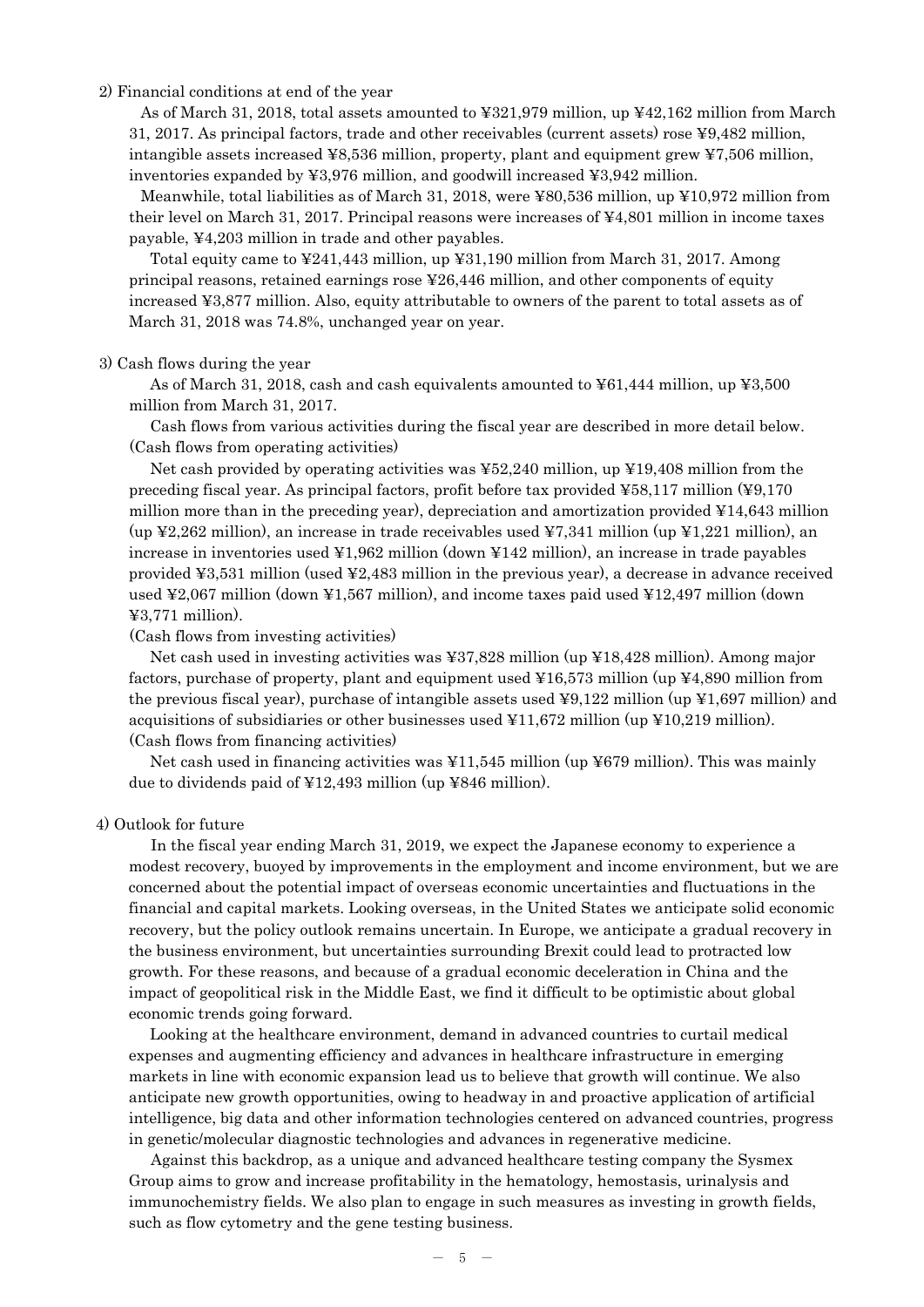For the upcoming fiscal year, Sysmex forecasts consolidated net sales of ¥310,000 million, up 10.0% year on year; operating profit of ¥62,000 million, up 4.9%; profit before tax of ¥60,000 million, up 3.2%; and profit attributable to owners of the parent of ¥42,500 million, up 8.4%. Our assumptions for annual average exchange rates are US\$1=¥110 and  $E1=$ ¥130.

## 2. Basic perspective on selection of accounting standards

The Sysmex Group voluntarily adopted IFRS from the fiscal year ended March 31, 2017. Our aim is to increase convenience to shareholders and investors in Japan and overseas by enhancing the international comparability of our financial information in capital markets.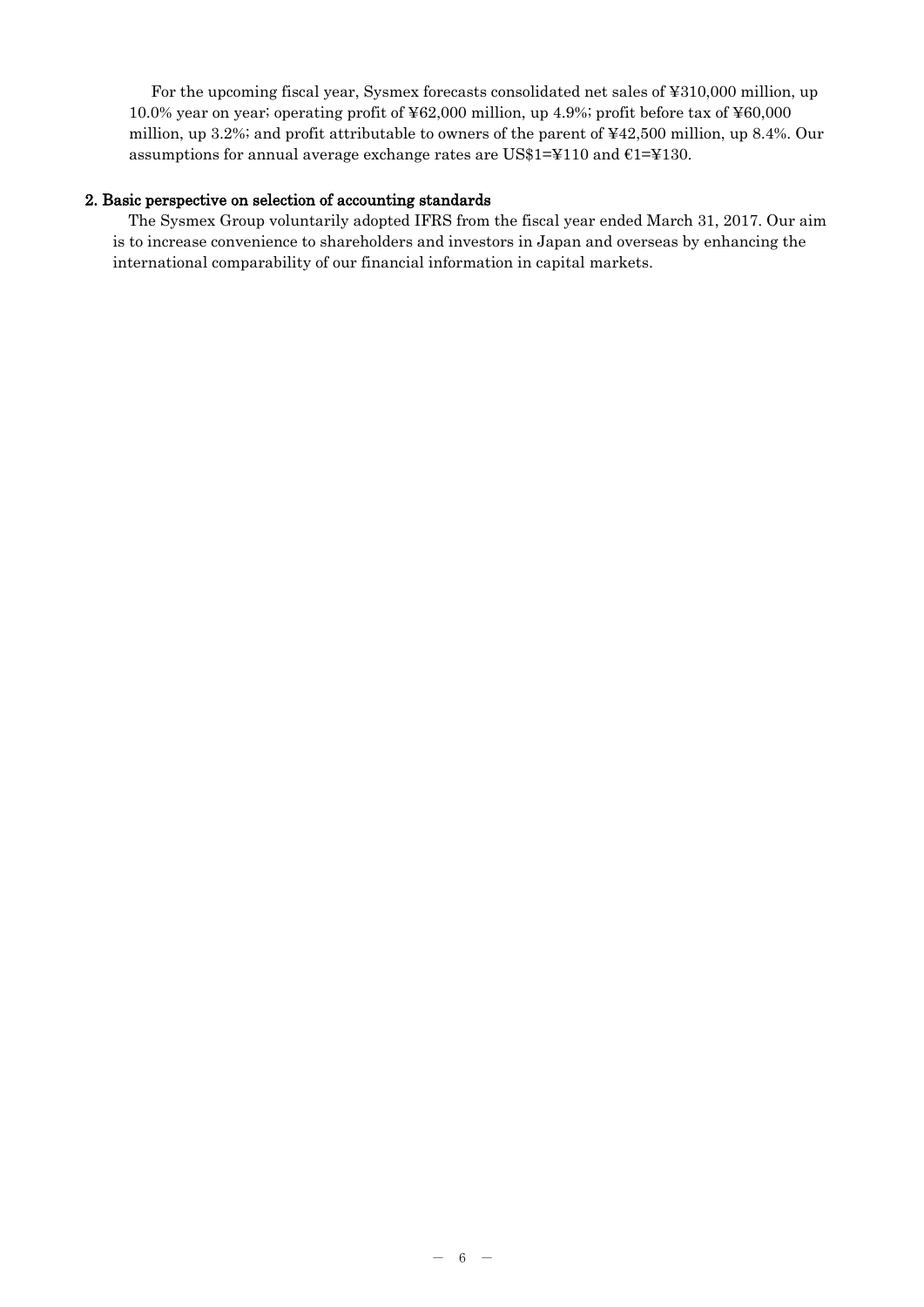# 3. Consolidated financial statements and notes

1) Consolidated statement of financial position

|                                                      |                         | (Unit: Millions of yen) |
|------------------------------------------------------|-------------------------|-------------------------|
|                                                      | As of<br>March 31, 2017 | As of<br>March 31, 2018 |
| Assets                                               |                         |                         |
| Current assets                                       |                         |                         |
| Cash and cash equivalents                            | 57,944                  | 61,444                  |
| Trade and other receivables                          | 63,084                  | 72,567                  |
| Inventories                                          | 36,998                  | 40,975                  |
| Other short-term financial assets                    | 528                     | 214                     |
| Income taxes receivable                              | 457                     | 619                     |
| Other current assets                                 | 7,303                   | 9,131                   |
| Total current assets                                 | 166,318                 | 184,952                 |
| Non-current assets                                   |                         |                         |
| Property, plant and equipment                        | 60,144                  | 67,651                  |
| Goodwill                                             | 8,308                   | 12,251                  |
| Intangible assets                                    | 21,228                  | 29,765                  |
| Investments accounted for using the<br>equity method | 552                     | 411                     |
| Trade and other receivables                          | 8,813                   | 10,882                  |
| Other long-term financial assets                     | 6,107                   | 7,486                   |
| Asset for retirement benefits                        | 666                     | 802                     |
| Other non-current assets                             | 2,095                   | 2,343                   |
| Deferred tax assets                                  | 5,581                   | 5,432                   |
| Total non-current assets                             | 113,499                 | 137,027                 |
| Total assets                                         | 279,817                 | 321,979                 |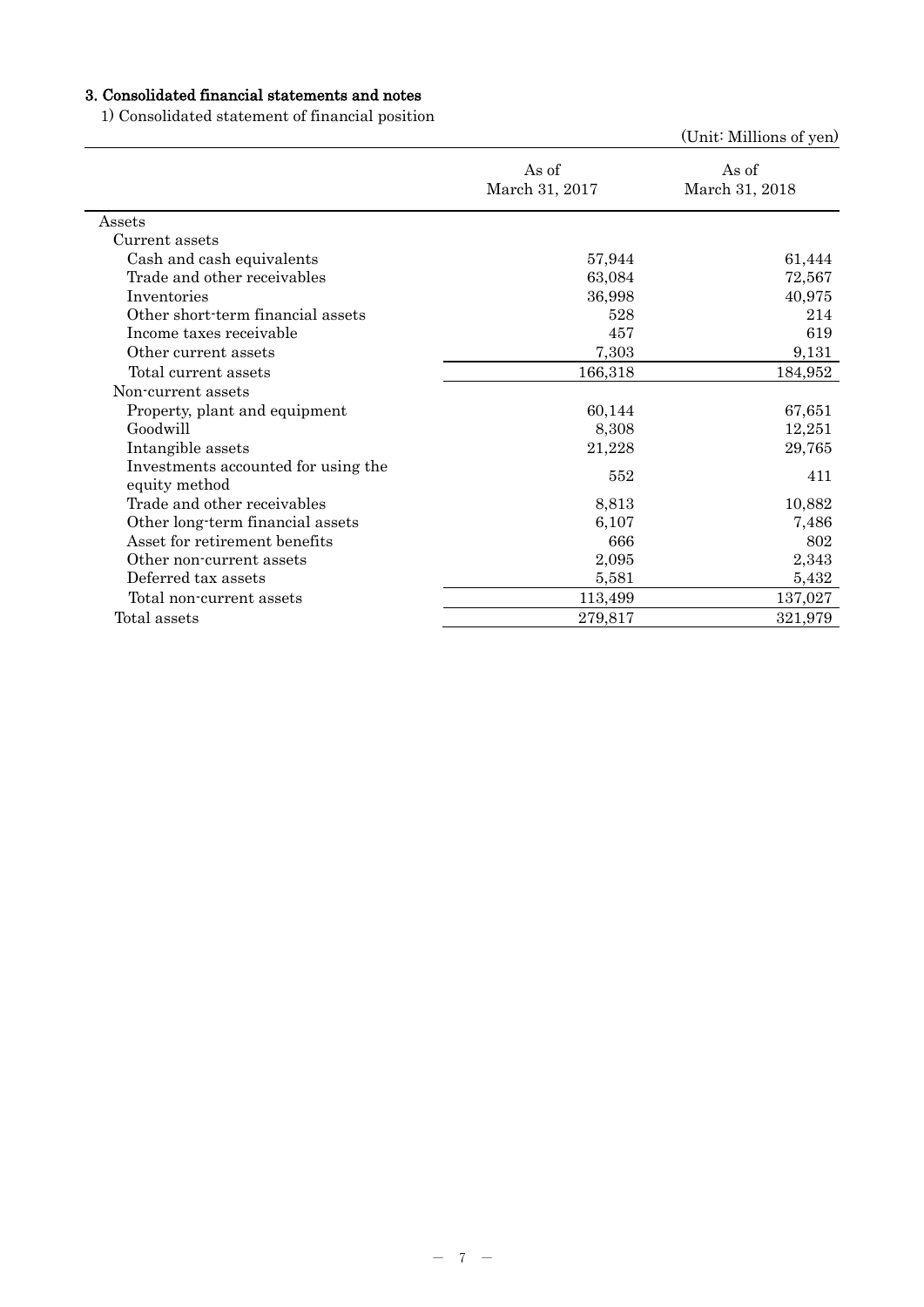|                                             |                         | (Unit: Millions of yen) |
|---------------------------------------------|-------------------------|-------------------------|
|                                             | As of<br>March 31, 2017 | As of<br>March 31, 2018 |
| Liabilities and equity                      |                         |                         |
| Liabilities                                 |                         |                         |
| Current liabilities                         |                         |                         |
| Trade and other payables                    | 24,376                  | 28,579                  |
| Other short-term financial liabilities      | 956                     | 690                     |
| Income taxes payable                        | 2,915                   | 7,717                   |
| Provisions                                  | 610                     | 614                     |
| Advance received                            | 6,418                   | 4,588                   |
| Accrued expenses                            | 8,330                   | 10,632                  |
| Accrued bonuses                             | 6,636                   | 7,474                   |
| Other current liabilities                   | 9,708                   | 10,501                  |
| Total current liabilities                   | 59,952                  | 70,796                  |
| Non-current liabilities                     |                         |                         |
| Long-term financial liabilities             | 549                     | 712                     |
| Liability for retirement benefits           | 654                     | 731                     |
| Provisions                                  | 2,318                   | 202                     |
| Other non-current liabilities               | 3,527                   | 2,652                   |
| Deferred tax liabilities                    | 2,562                   | 5,439                   |
| Total non-current liabilities               | 9,612                   | 9,739                   |
| Total liabilities                           | 69,564                  | 80,536                  |
| Equity                                      |                         |                         |
| Equity attributable to owners of the parent |                         |                         |
| Capital stock                               | 11,611                  | 12,276                  |
| Capital surplus                             | 17,303                  | 17,664                  |
| Retained earnings                           | 188,506                 | 214,952                 |
| Treasury stock                              | (289)                   | (295)                   |
| Other components of equity                  | (7, 725)                | (3,847)                 |
| Total equity attributable to owners of the  |                         |                         |
| parent                                      | 209,406                 | 240,749                 |
| Non-controlling interests                   | 845                     | 693                     |
| Total equity                                | 210,252                 | 241,443                 |
| Total liabilities and equity                | 279,817                 | 321,979                 |
|                                             |                         |                         |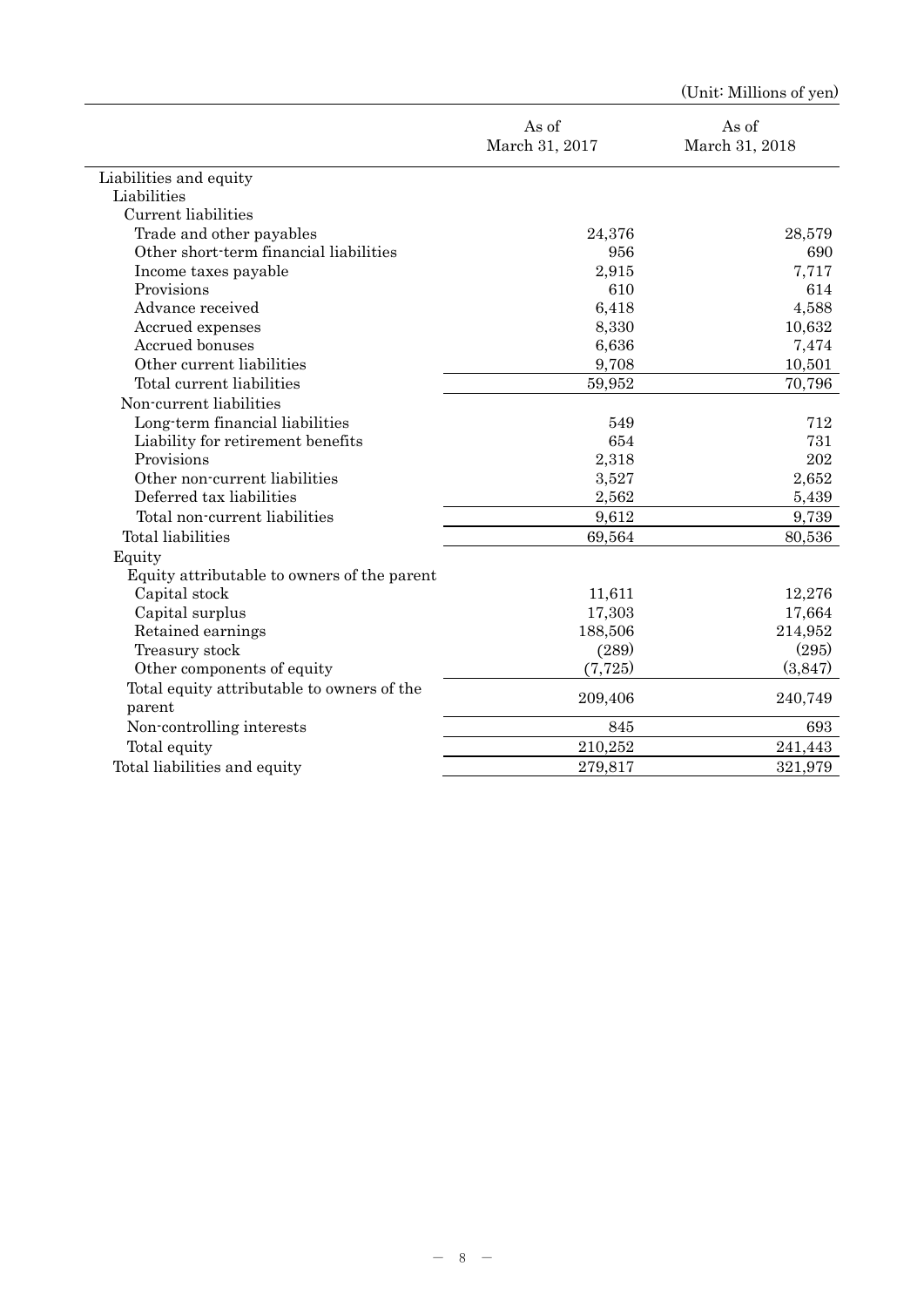# 2) Consolidated statement of income

|                                                 | Year ended<br>March 31, 2017 | Year ended<br>March 31, 2018 |
|-------------------------------------------------|------------------------------|------------------------------|
|                                                 |                              |                              |
| Net sales                                       | 249,899                      | 281,935                      |
| Cost of sales                                   | 108,122                      | 122,986                      |
| Gross profit                                    | 141,777                      | 158,948                      |
| Selling, general and administrative<br>expenses | 75,401                       | 82,544                       |
| Research and development expenses               | 15,554                       | 16,754                       |
| Impairment loss                                 |                              | 1,073                        |
| Other operating income                          | 1,277                        | 857                          |
| Other operating expenses                        | 397                          | 355                          |
| Operating profit                                | 51,701                       | 59,078                       |
| Financial income                                | 514                          | 356                          |
| Financial expenses                              | 372                          | 206                          |
| Share of profit (loss) on equity method         | (677)                        | (1,059)                      |
| Gain on sale of shares of associates            |                              | 1,221                        |
| Foreign exchange gain (loss)                    | (2,218)                      | (1,272)                      |
| Profit before tax                               | 48,946                       | 58,117                       |
| Income tax expenses                             | 8,493                        | 19,040                       |
| Profit                                          | 40,453                       | 39,076                       |
| Profit attributable to                          |                              |                              |
| Owners of the parent                            | 40,636                       | 39,222                       |
| Non-controlling interests                       | (182)                        | (145)                        |
| Profit                                          | 40,453                       | 39,076                       |
|                                                 |                              | (Unit: Yen)                  |
| Earnings per share                              |                              |                              |
| <b>Basic</b>                                    | 195.31                       | 188.29                       |
| Diluted                                         | 194.74                       | 187.84                       |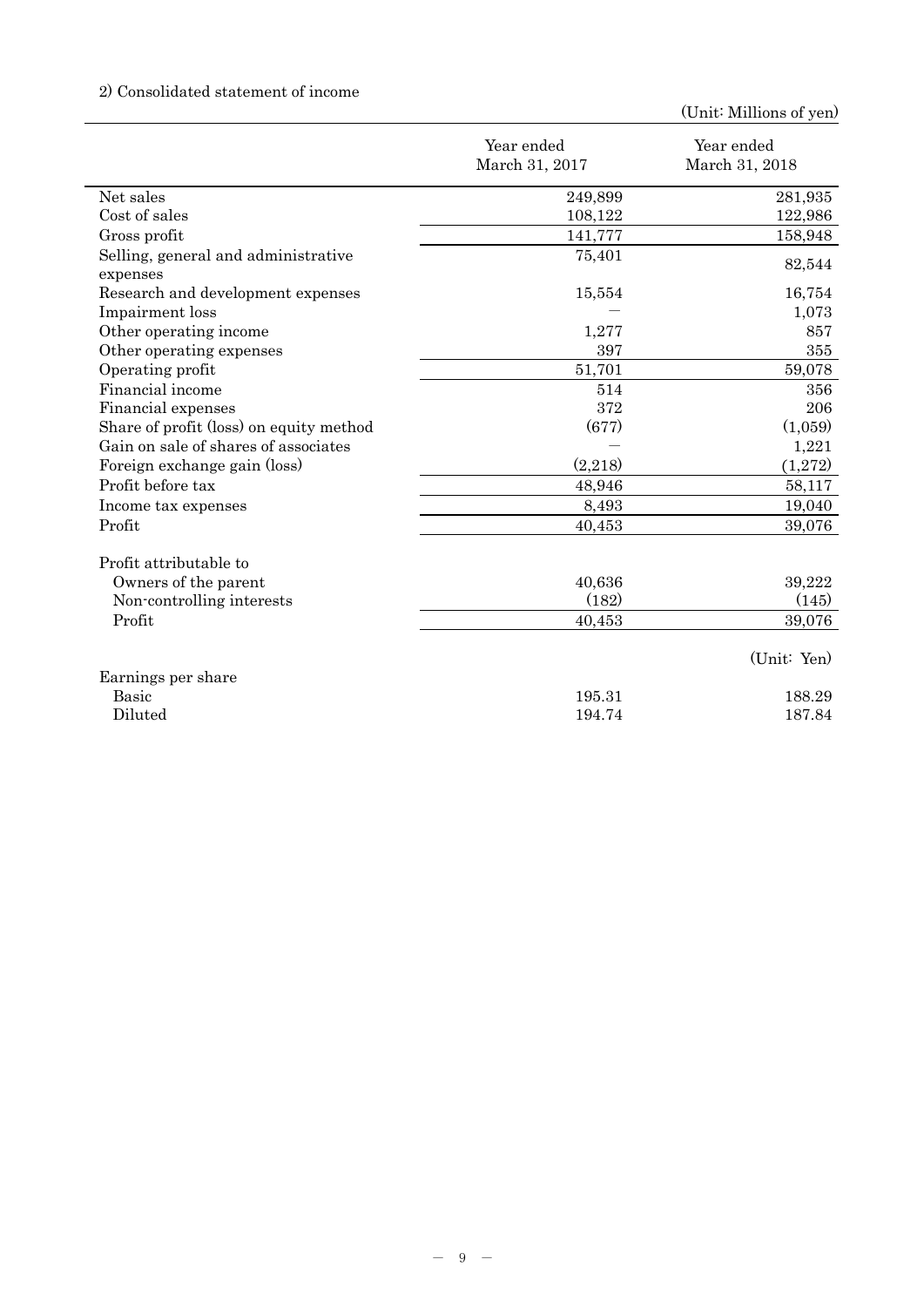# 3) Consolidated statement of comprehensive income

|                                        | Year ended<br>March 31, 2017 | Year ended<br>March 31, 2018 |  |
|----------------------------------------|------------------------------|------------------------------|--|
| Profit                                 | 40,453                       | 39,076                       |  |
| Other comprehensive income             |                              |                              |  |
| Items that will not be reclassified    |                              |                              |  |
| subsequently to profit or loss         |                              |                              |  |
| Net gain (loss) on financial assets    |                              |                              |  |
| measured at fair value through other   | 158                          | 327                          |  |
| comprehensive income                   |                              |                              |  |
| Remeasurements of defined benefit      | 139                          | 117                          |  |
| plans                                  |                              |                              |  |
| Total                                  | 298                          | 444                          |  |
| Items that may be reclassified         |                              |                              |  |
| subsequently to profit or loss         |                              |                              |  |
| Exchange differences on translation of | (3,606)                      |                              |  |
| foreign operations                     |                              | 3,153                        |  |
| Share of other comprehensive           |                              |                              |  |
| income of investments accounted for    | (0)                          | (3)                          |  |
| using the equity method                |                              |                              |  |
| Total                                  | (3,607)                      | 3,150                        |  |
| Total other comprehensive income       | (3,309)                      | 3,595                        |  |
| Comprehensive income                   | 37,144                       | 42,672                       |  |
| Comprehensive income attributable to   |                              |                              |  |
| Owners of the parent                   | 37,327                       | 42,817                       |  |
| Non-controlling interests              | (182)                        | (145)                        |  |
| Comprehensive income                   | 37,144                       | 42,672                       |  |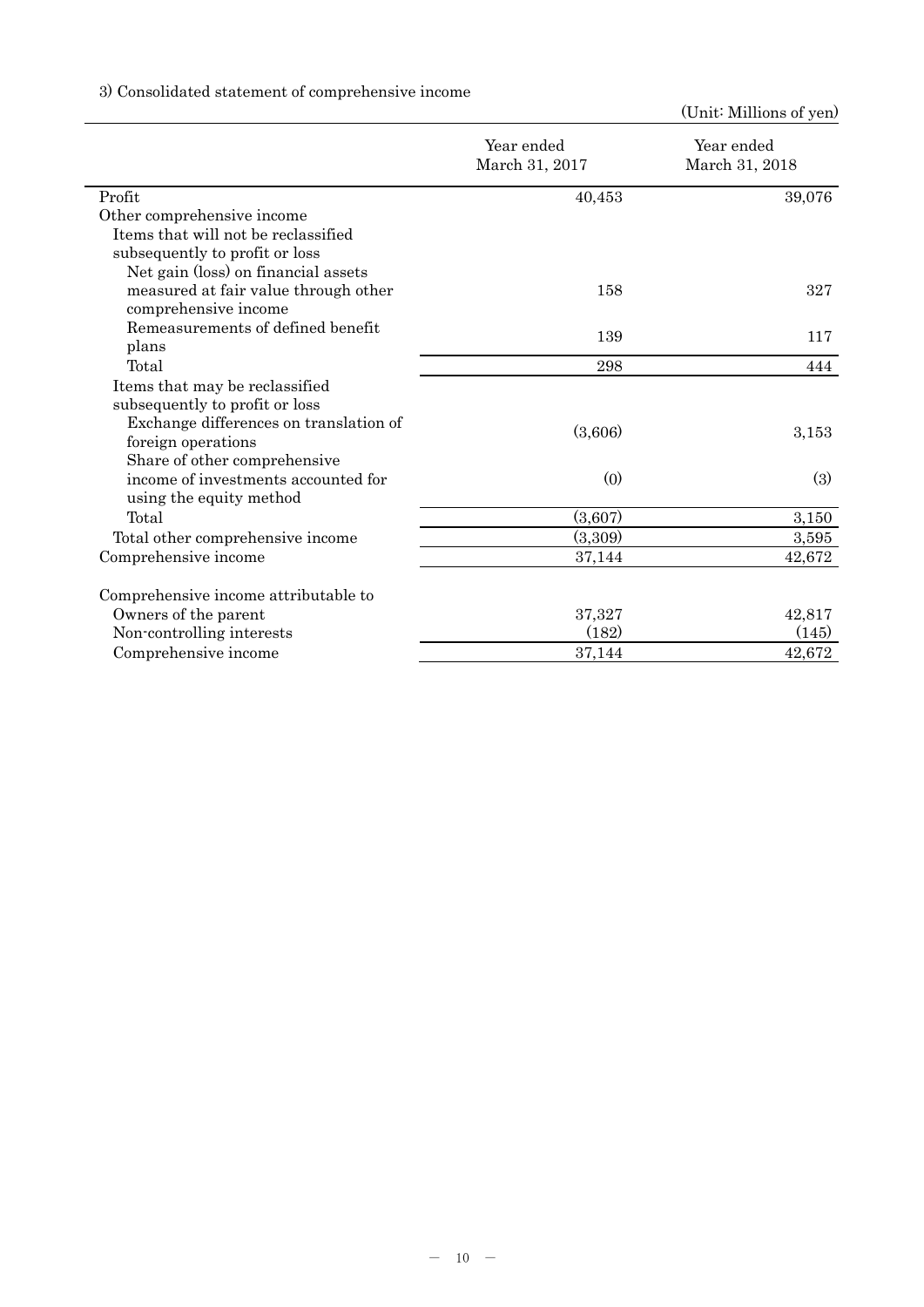# 4) Consolidated statement of changes in equity For the year ended March 31, 2017

(Unit: Millions of yen)

|                                                          |                  | Equity attributable to owners of the parent |                                                       |       |                           |                |                                  |                 |
|----------------------------------------------------------|------------------|---------------------------------------------|-------------------------------------------------------|-------|---------------------------|----------------|----------------------------------|-----------------|
|                                                          | Capital<br>stock |                                             | Capital Retained Treasury compone<br>surplus earnings | stock | Other<br>nts of<br>equity | Total          | Non-<br>controlling<br>interests | Total<br>equity |
| As of April 1, $2016$                                    | 11,016           | 16,969                                      | 159,375                                               | (285) | (4,275)                   | 182,800        | $\theta$                         | 182,801         |
| Profit                                                   |                  |                                             | 40,636                                                |       |                           | 40,636         | (182)                            | 40,453          |
| Other comprehensive<br>income                            |                  |                                             |                                                       |       | (3,309)                   | (3,309)        | (0)                              | (3,309)         |
| Comprehensive income                                     |                  |                                             | 40,636                                                |       | (3,309)                   | 37,327         | (182)                            | 37,144          |
| Exercise of warrants                                     | 594              | 333                                         |                                                       |       |                           | 928            |                                  | 928             |
| Cash dividends                                           |                  |                                             | (11, 646)                                             |       |                           | (11, 646)      |                                  | (11, 646)       |
| Purchase of treasury<br>stock                            |                  |                                             |                                                       | (3)   |                           | (3)            |                                  | (3)             |
| Transfer to retained<br>earnings                         |                  |                                             | 141                                                   |       | (141)                     |                |                                  |                 |
| Changes from business<br>combination                     |                  |                                             |                                                       |       |                           |                | 1,028                            | 1,028           |
| Equity transactions<br>with non-controlling<br>interests |                  | $\overline{0}$                              |                                                       |       |                           | $\overline{0}$ | (0)                              |                 |
| Total transactions with<br>the owners                    | 594              | 334                                         | (11,505)                                              | (3)   | (141)                     | (10, 721)      | 1,028                            | (9,692)         |
| As of March 31, 2017                                     | 11,611           | 17,303                                      | 188,506                                               | (289) | (7, 725)                  | 209,406        |                                  | 845 210,252     |

For the year ended March 31, 2018

|                                       |                  | Equity attributable to owners of the parent |                                               |       |                           |           |                                  |                  |
|---------------------------------------|------------------|---------------------------------------------|-----------------------------------------------|-------|---------------------------|-----------|----------------------------------|------------------|
|                                       | Capital<br>stock | surplus                                     | Capital Retained Treasury compone<br>earnings | stock | Other<br>nts of<br>equity | Total     | Non-<br>controlling<br>interests | Total<br>equity  |
| As of April 1,2017                    | 11,611           | 17,303                                      | 188,506                                       | (289) | (7,725)                   | 209,406   | 845                              | 210,252          |
| Profit                                |                  |                                             | 39,222                                        |       |                           | 39,222    | (145)                            | 39,076           |
| Other comprehensive<br>income         |                  |                                             |                                               |       | 3,595                     | 3,595     | (0)                              | 3,595            |
| Comprehensive income                  |                  |                                             | 39,222                                        |       | 3,595                     | 42,817    | (145)                            | 42,672           |
| Exercise of warrants                  | 664              | 372                                         |                                               |       |                           | 1,036     |                                  | 1,036            |
| Cash dividends                        |                  |                                             | (12, 493)                                     |       |                           | (12, 493) |                                  | (12, 493)        |
| Purchase of treasury<br>stock         |                  |                                             |                                               | (6)   |                           | (6)       |                                  | (6)              |
| Transfer to retained<br>earnings      |                  |                                             | (282)                                         |       | 282                       |           |                                  |                  |
| Changes from business<br>combination  |                  |                                             |                                               |       |                           |           |                                  |                  |
| Equity transactions                   |                  |                                             |                                               |       |                           |           |                                  |                  |
| with non-controlling                  |                  | (11)                                        |                                               |       |                           | (11)      | (6)                              | (18)             |
| interests                             |                  |                                             |                                               |       |                           |           |                                  |                  |
| Total transactions with<br>the owners | 664              | 361                                         | (12, 776)                                     | (6)   | 282                       | (11, 475) |                                  | $(6)$ $(11,481)$ |
| As of March 31, 2018                  | 12,276           | 17,664                                      | 214,952                                       | (295) | (3,847)                   | 240,749   |                                  | 693 241,443      |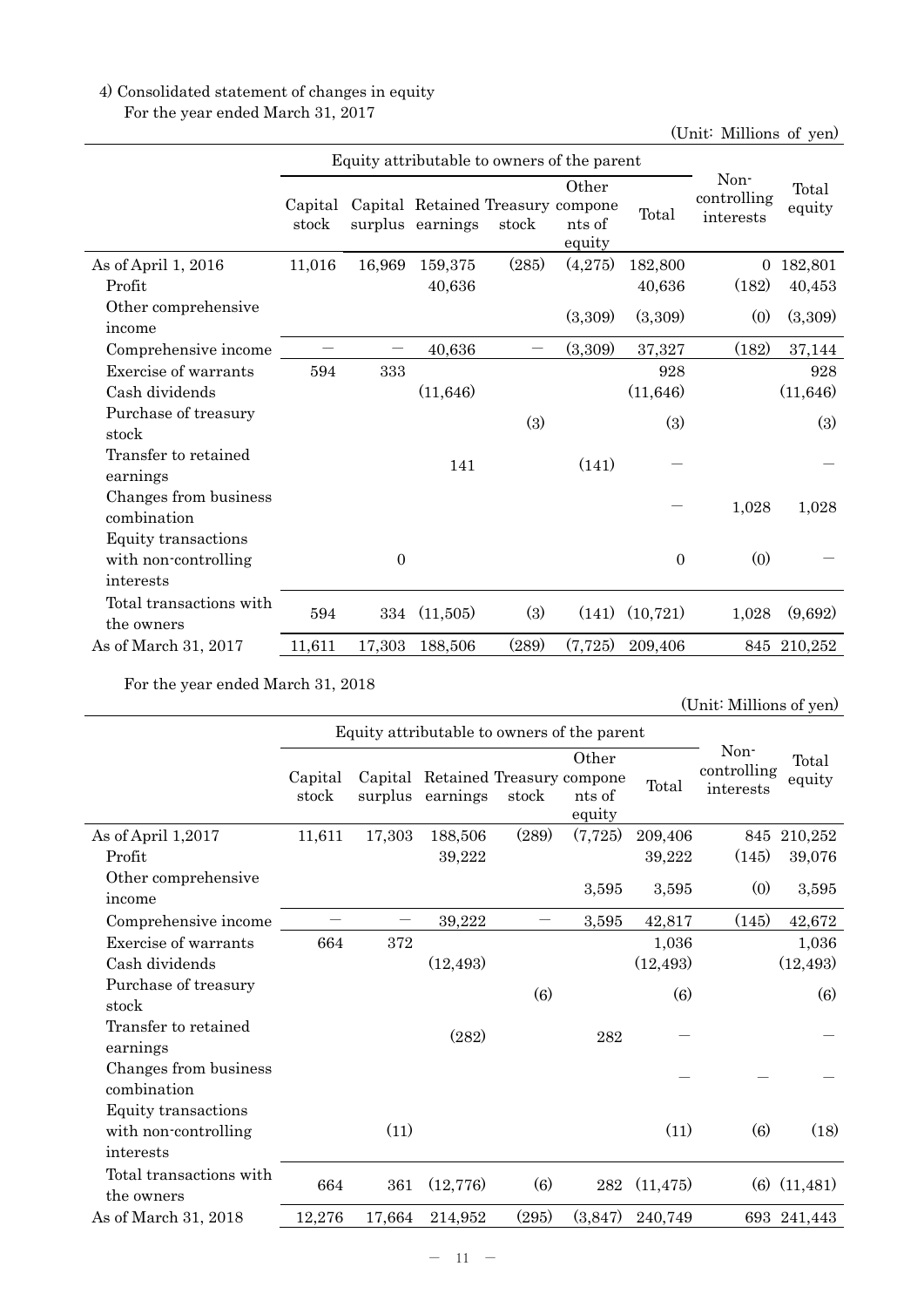# 5) Consolidated statement of cash flows

|                                                        | Year ended<br>March 31, 2017 | Year ended<br>March 31, 2018 |
|--------------------------------------------------------|------------------------------|------------------------------|
| Cash flows from operating activities                   |                              |                              |
| Profit before tax                                      | 48,946                       | 58,117                       |
| Depreciation and amortization                          | 12,381                       | 14,643                       |
| Impairment loss                                        |                              | 1,073                        |
| Interest and dividends income                          | (425)                        | (323)                        |
| Interest expenses                                      | 104                          | 90                           |
| Share of loss (profit) on equity method                | 677                          | 1,059                        |
| Gain on sale of shares of associates                   |                              | (1,221)                      |
| Decrease (increase) in trade receivables               | (6,368)                      | (7,341)                      |
| Decrease (increase) in inventories                     | (2,104)                      | (1,962)                      |
| Increase (decrease) in trade payables                  | (2,483)                      | 3,531                        |
| Decrease/increase in consumption taxes                 |                              |                              |
| receivable/payable                                     | 817                          | (74)                         |
| Decrease (increase) in asset for                       |                              |                              |
| retirement benefits                                    | 117                          | 33                           |
| Increase (decrease) in advance received                | (3,635)                      | (2,067)                      |
| Increase (decrease) in accrued bonuses                 | 107                          | 817                          |
| Other-net                                              | 634                          | (1,813)                      |
| Subtotal                                               | 48,770                       | 64,563                       |
| Interest and dividend received                         | 415                          | 255                          |
| Interest paid                                          | (85)                         | (81)                         |
| Income taxes paid                                      | (16, 268)                    | (12, 497)                    |
| Net cash provided by (used in) operating               |                              |                              |
| activities                                             | 32,832                       | 52,240                       |
| Cash flows from investing activities                   |                              |                              |
| Purchase of property, plant and                        |                              |                              |
| equipment                                              | (11,682)                     | (16,573)                     |
| Proceeds from sales of property, plant and             |                              |                              |
| equipment                                              | 200                          | 140                          |
| Purchase of intangible assets                          | (7, 424)                     | (9,122)                      |
| Purchase of investments in equity                      |                              |                              |
| instruments                                            | (632)                        | (1,875)                      |
| Proceeds from the sale of equity                       |                              |                              |
| instruments                                            |                              | 1,500                        |
| Acquisitions of subsidiaries or other                  | (1,453)                      | (11,672)                     |
| businesses                                             |                              |                              |
| Net decrease (increase) in short-term                  |                              |                              |
| loans receivable                                       | 1,930                        |                              |
| Other-net                                              | (338)                        | (226)                        |
| Net cash provided by (used in) investing               | (19, 400)                    | (37,828)                     |
| activities                                             |                              |                              |
| Cash flows from financing activities                   |                              |                              |
| Exercise of warrants                                   | 928                          | 1,036                        |
| Dividends paid                                         | (11, 646)                    | (12, 493)                    |
| Other-net                                              | (148)                        | (89)                         |
| Net cash provided by (used in) financing<br>activities | (10, 866)                    | (11,545)                     |
| Foreign currency translation adjustments               |                              |                              |
| on cash and cash equivalents                           | (1,102)                      | 633                          |
| Net increase (decrease) in cash and cash               |                              |                              |
| equivalents                                            | 1,462                        | 3,500                        |
| Cash and cash equivalents, beginning of                |                              |                              |
| term                                                   | 56,481                       | 57,944                       |
| Cash and cash equivalents, end of term                 | 57,944                       | 61,444                       |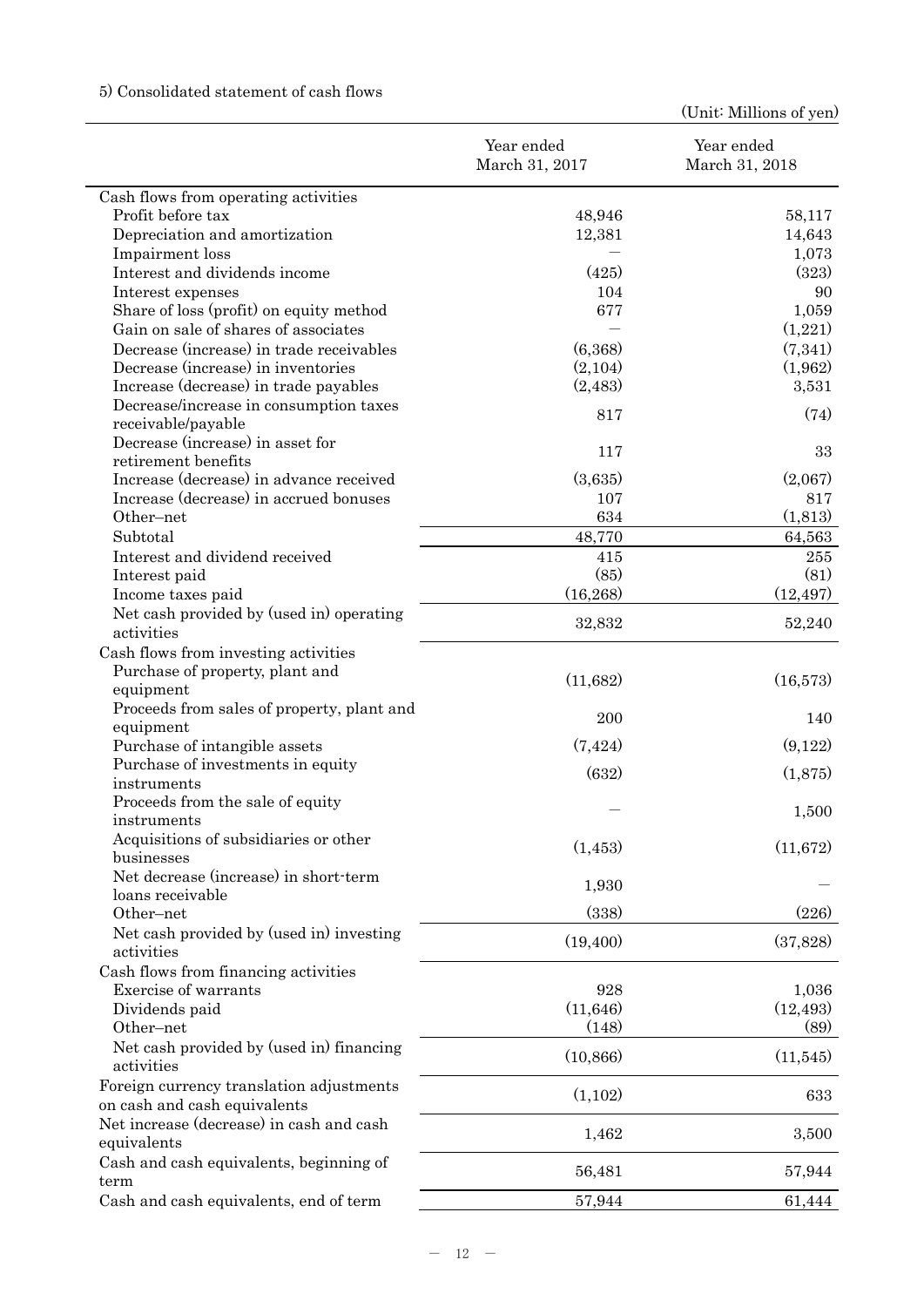6) Notes to the consolidated financial statements

- 1. Notes related to the going concern assumption Not applicable
- 2. Segment information
	- 1) Overview of reportable segments

The Group's reportable segments are the business units of the Group for which discrete financial information is available and whose operating results are regularly reviewed by the Managing Board to make decisions about resources to be allocated to the segment and assess its performance.

The Group is primarily engaged in the manufacture and sale of diagnostic instruments and reagents. These businesses are conducted in Japan by the Company, and in the Americas, EMEA, China and the Asia Pacific by regional headquarters established in those regions. These companies formulate comprehensive strategies tailored to regional characteristics and conduct business activities accordingly. Regional headquarters and other domestic and overseas subsidiaries are independent management units that handle production and sales for each region.

Accordingly, the Group has five reportable segments comprising geographical segments based on manufacturing and sales systems. These are "Japan," the "Americas," "EMEA," "China," and the "Asia Pacific."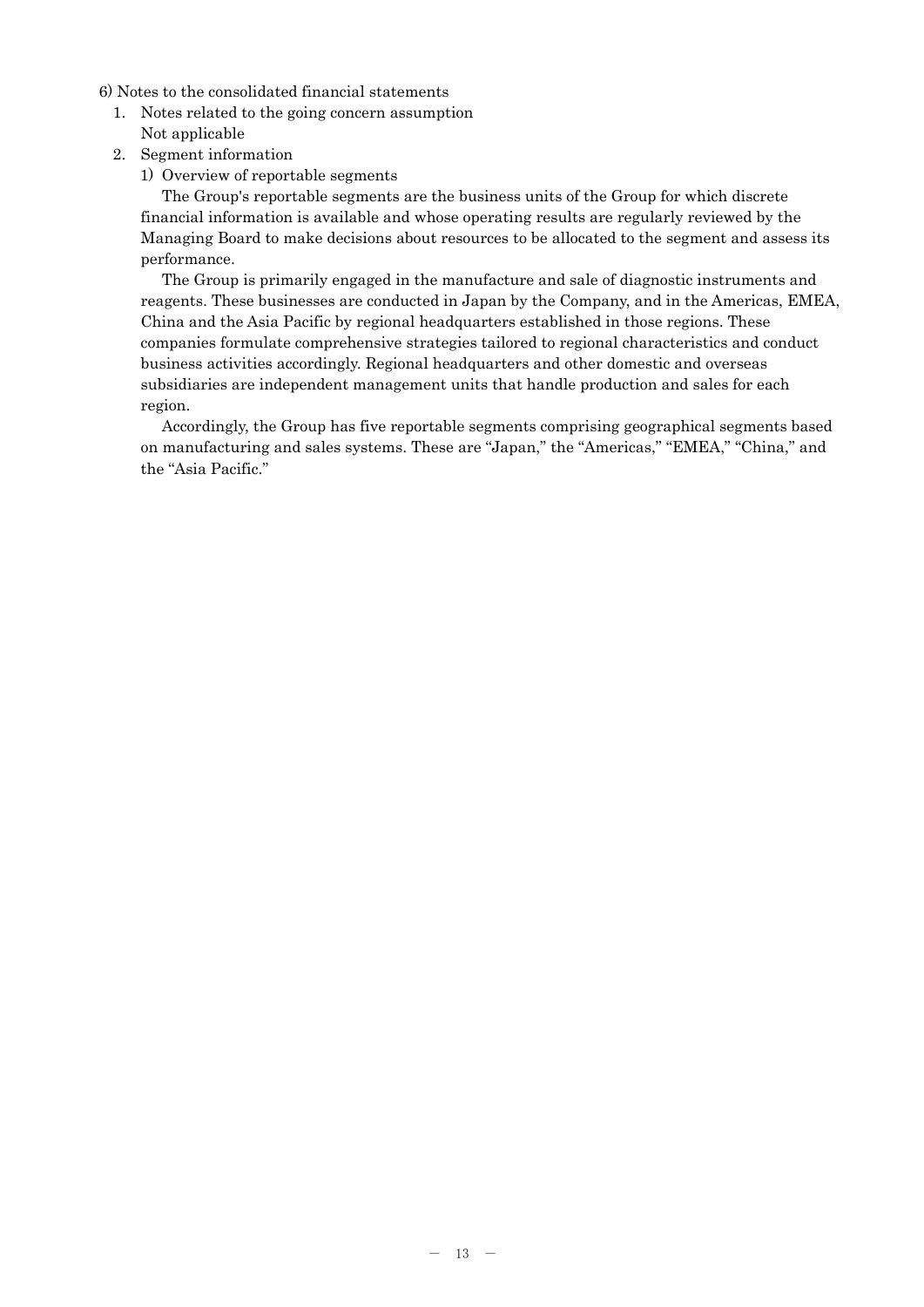## 2) Segment profit and operating results

Profit and operating results from continuing operations by reportable segment of the Group are as follows;

Intersegment sales are determined based on market prices or costs of goods manufactured.

Accounting policies of reporting segments are consistent with the Group's accounting policies indicated in the consolidated financial statements for the previous fiscal year.

|                                               |         |          |             |         |                 |         |                 | (Unit: Millions of yen)  |
|-----------------------------------------------|---------|----------|-------------|---------|-----------------|---------|-----------------|--------------------------|
|                                               |         |          | Adjustme    |         |                 |         |                 |                          |
|                                               | Japan   | Americas | <b>EMEA</b> | China   | Asia<br>Pacific | Total   | nts<br>(Note 1) | Consolidated<br>(Note 2) |
| Sales                                         |         |          |             |         |                 |         |                 |                          |
| Sales to<br>external<br>customers             | 46,900  | 56,584   | 64,924      | 60,317  | 21,172          | 249,899 |                 | 249,899                  |
| Intersegme<br>nt sales                        | 94,042  | 350      | 2,600       | 11      | $\sqrt{3}$      | 97,008  | (97,008)        |                          |
| Total                                         | 140,942 | 56,935   | 67,525      | 60,328  | 21,176          | 346,908 | (97,008)        | 249,899                  |
| Segment<br>profit                             | 35,673  | 3,204    | 4,994       | 3,597   | 1,845           | 49,315  | 2,386           | 51,701                   |
| Financial<br>income                           |         |          |             |         |                 |         |                 | 514                      |
| Financial<br>expenses                         |         |          |             |         |                 |         |                 | 372                      |
| Share of<br>profit (loss) on<br>equity method |         |          |             |         |                 |         |                 | (677)                    |
| Gain on sale<br>of shares of<br>associates    |         |          |             |         |                 |         |                 |                          |
| Foreign<br>exchange gain<br>$(\text{loss})$   |         |          |             |         |                 |         |                 | (2,218)                  |
| Profit before<br>tax                          |         |          |             |         |                 |         |                 | 48,946                   |
| Income tax<br>expenses                        |         |          |             |         |                 |         |                 | 8,493                    |
| Profit                                        |         |          |             |         |                 |         |                 | 40,453                   |
| Other<br>Depreciation                         |         |          |             |         |                 |         |                 |                          |
| and<br>amortization<br>(Note 3)               | 6,352   | 2,035    | 3,344       | $\,295$ | 1,326           | 13,353  | (972)           | 12,381                   |
| Impairment<br>loss                            |         |          |             |         |                 |         |                 |                          |

For the year ended March 31, 2017

Notes:

1. Segment profit adjustments of ¥2,386 million include negative ¥4 million for the elimination of intersegment transactions, ¥2,227 million for the unrealized gains on inventories, and ¥166 million for the unrealized gains on non-current assets.

2. Segment profit is reconciled with operating profit in the consolidated statement of income.

3. The negative ¥972 million reconciliation in depreciation and amortization is an adjustment related to intersegment transactions.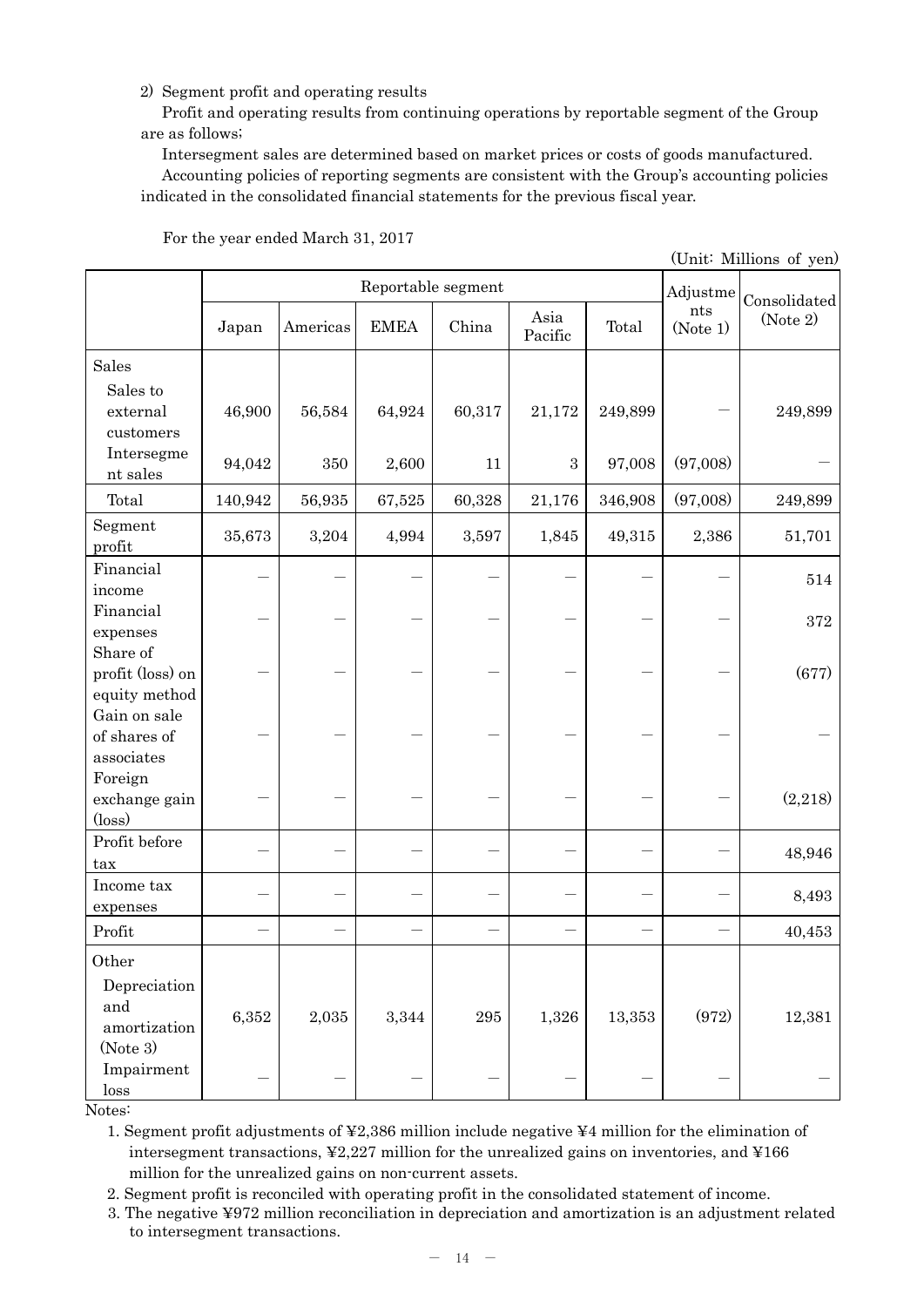## For the year ended March 31, 2018

(Unit: Millions of yen)

|                                                             | Reportable segment |          |             |          |                 |         |                 | Consolidated |
|-------------------------------------------------------------|--------------------|----------|-------------|----------|-----------------|---------|-----------------|--------------|
|                                                             | Japan              | Americas | <b>EMEA</b> | China    | Asia<br>Pacific | Total   | nts<br>(Note 1) | (Note 2)     |
| Sales                                                       |                    |          |             |          |                 |         |                 |              |
| Sales to<br>external<br>customers                           | 47,414             | 62,550   | 75,543      | 72,017   | 24,408          | 281,935 |                 | 281,935      |
| Intersegme<br>nt sales                                      | 98,443             | 368      | 2,410       | $\bf 24$ | 5               | 101,251 | (101, 251)      |              |
| Total                                                       | 145,858            | 62,918   | 77,953      | 72,042   | 24,413          | 383,186 | (101, 251)      | 281,935      |
| Segment<br>profit                                           | 37,855             | 5,533    | 4,974       | 8,323    | 3,166           | 59,851  | (773)           | 59,078       |
| Financial<br>income                                         |                    |          |             |          |                 |         |                 | 356          |
| Financial<br>expenses                                       |                    |          |             |          |                 |         |                 | 206          |
| Share of<br>profit (loss) on                                |                    |          |             |          |                 |         |                 | (1,059)      |
| equity method<br>Gain on sale<br>of shares of<br>associates |                    |          |             |          |                 |         |                 | 1,221        |
| Foreign<br>exchange gain<br>$(\text{loss})$                 |                    |          |             |          |                 |         |                 | (1,272)      |
| Profit before<br>tax                                        |                    |          |             |          |                 |         |                 | 58,117       |
| Income tax<br>expenses                                      |                    |          |             |          |                 |         |                 | 19,040       |
| Profit                                                      |                    |          |             |          |                 |         |                 | 39,076       |
| Other                                                       |                    |          |             |          |                 |         |                 |              |
| Depreciation<br>and<br>amortization<br>(Note 3)             | 7,751              | 1,804    | $3,\!620$   | 394      | 1,938           | 15,511  | (867)           | 14,643       |
| Impairment<br>loss                                          |                    |          | 1,073       |          |                 | 1,073   |                 | 1,073        |

Notes:

1. Segment profit adjustments of negative ¥773 million include negative ¥674 million for the unrealized gains on inventories, and negative ¥93 million for the unrealized gains on non-current assets.

2. Segment profit is reconciled with operating profit in the consolidated statement of income.

3. The negative ¥867 million reconciliation in depreciation and amortization is an adjustment related to intersegment transactions.